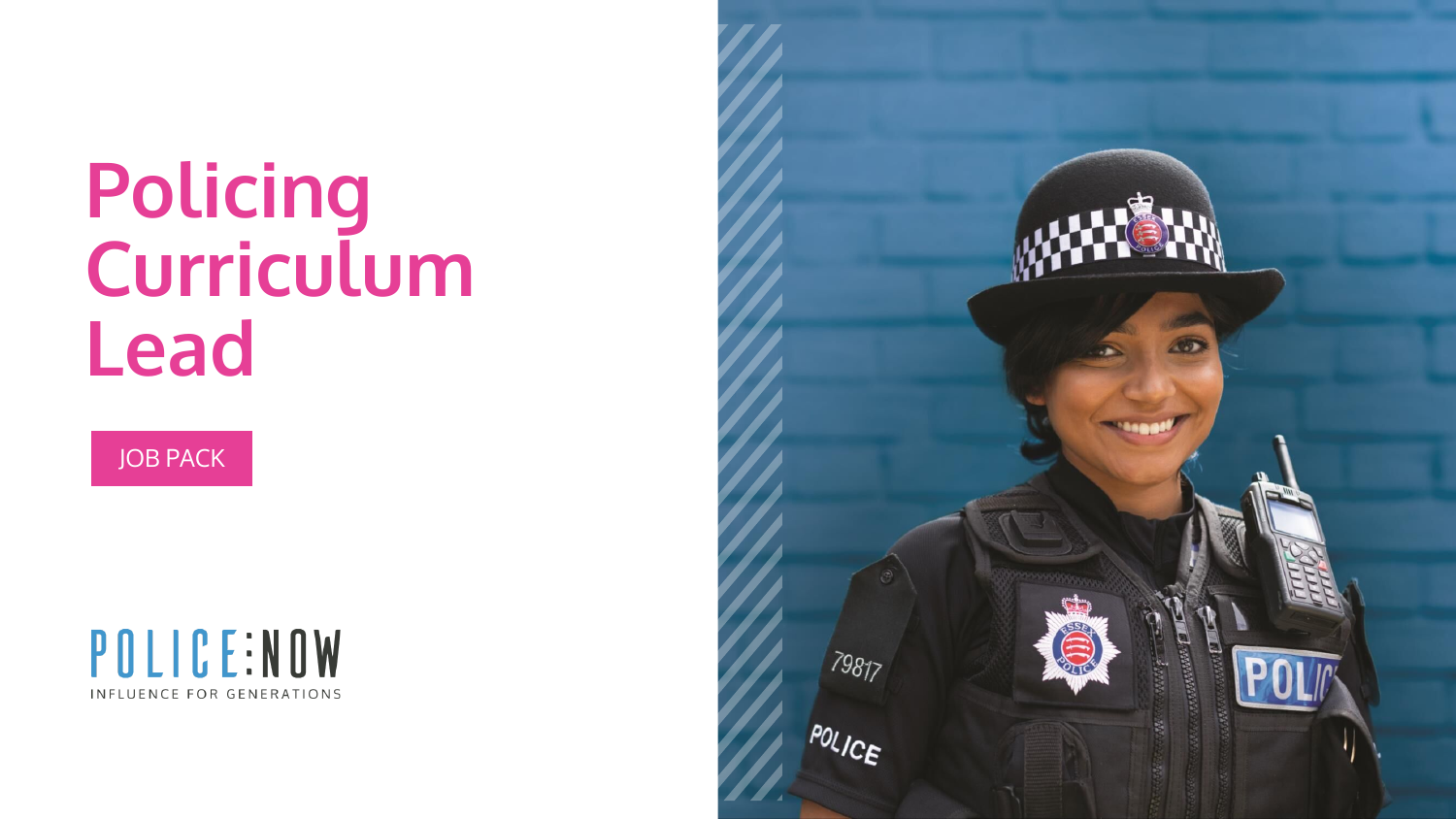### **OUR MISSION**

Our mission is to transform communities, reduce crime and anti-social behaviour, and increase the public's confidence in the police service, by recruiting, developing and inspiring outstanding and diverse leaders on the policing frontline.

We are working towards a day when every community, whatever the socio-economic background of its residents, can thrive without being fearful of crime. We are looking for talented, committed and missionaligned individuals who will drive us towards achieving our ambitions.

Police Now trains graduates and career changers with leadership potential to become inspirational police officers and outstanding crime fighters on our National Graduate Leadership Programme and our National Detective Programme. Beyond the programmes our officers are provided with the opportunity to be developed and stretched giving them the best possible chance to progress through the policing ranks and have a lifelong connection with us. Our 120-strong not-for-profit organisation aims to create systemic change; we need highly capable impactful staff to support the recruitment and development of our officers and to cultivate strong relationships with partner forces and the wider sector.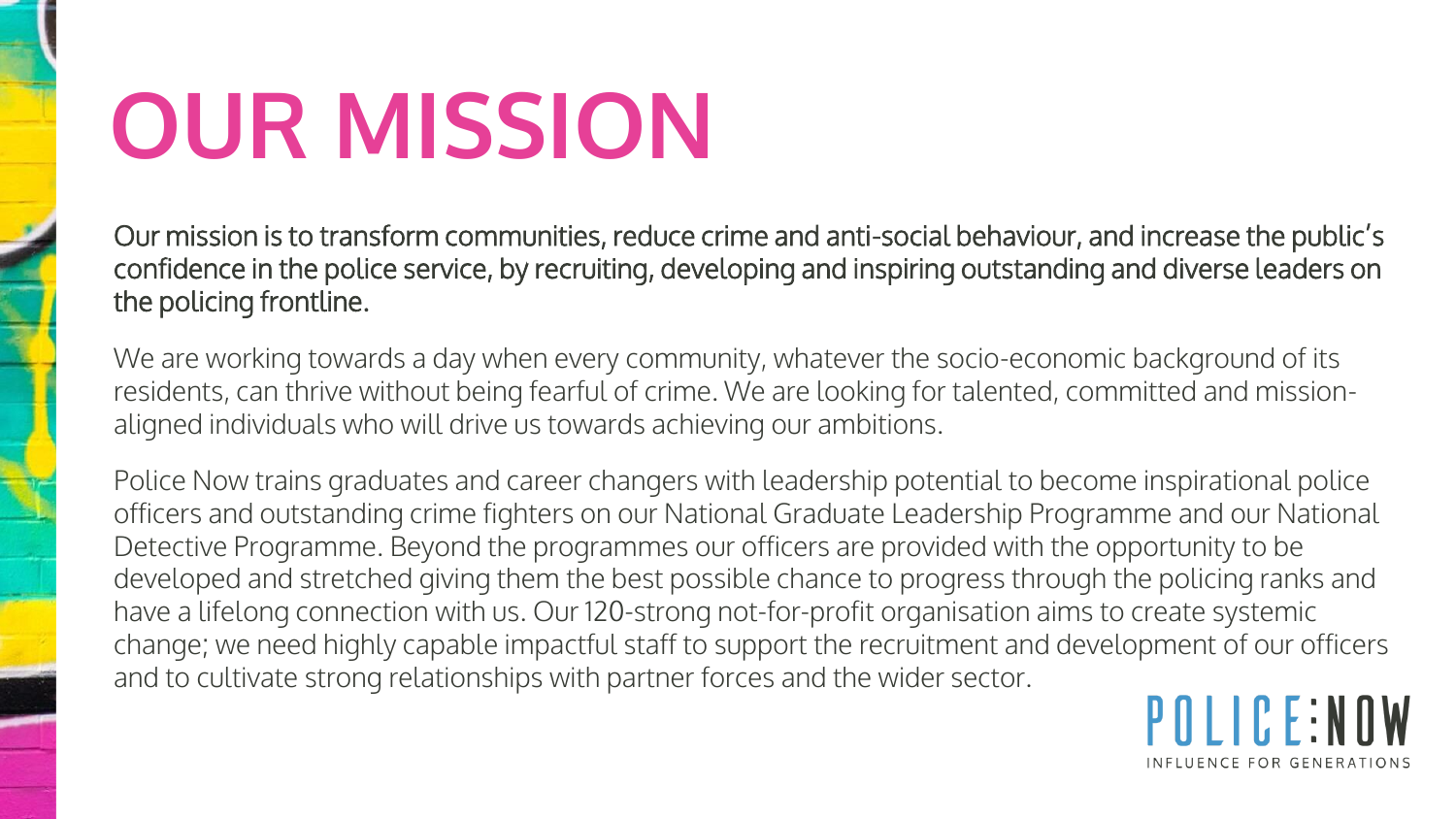### **OUR CULTURE**

We hold ourselves and each other accountable for demonstrating **Police Now's Leadership Principles** through our actions every day:

- **Mission, even over everything:** In every choice and every decision we place the urgency of achieving the mission over everything else.
- **Maximum effort, smartly delivered:** We believe that anything is possible through maximum effort, that is smartly delivered.
- **Frontline obsession:** We are obsessed with the work of policing in communities; we measure the impact of our work and examine how our actions and decisions enable policing to best serve the public.
- **Personal responsibility:** We are outstanding role models, taking personal responsibility for making things happen, pushing through the "wall of no"; it is never sufficient to say that it's down to someone else to solve a problem.
- **High standards, exceptional results:** We aim to deliver results to the highest standard and without delay; many people would think the expectations we place on ourselves and on one another are unreasonable.

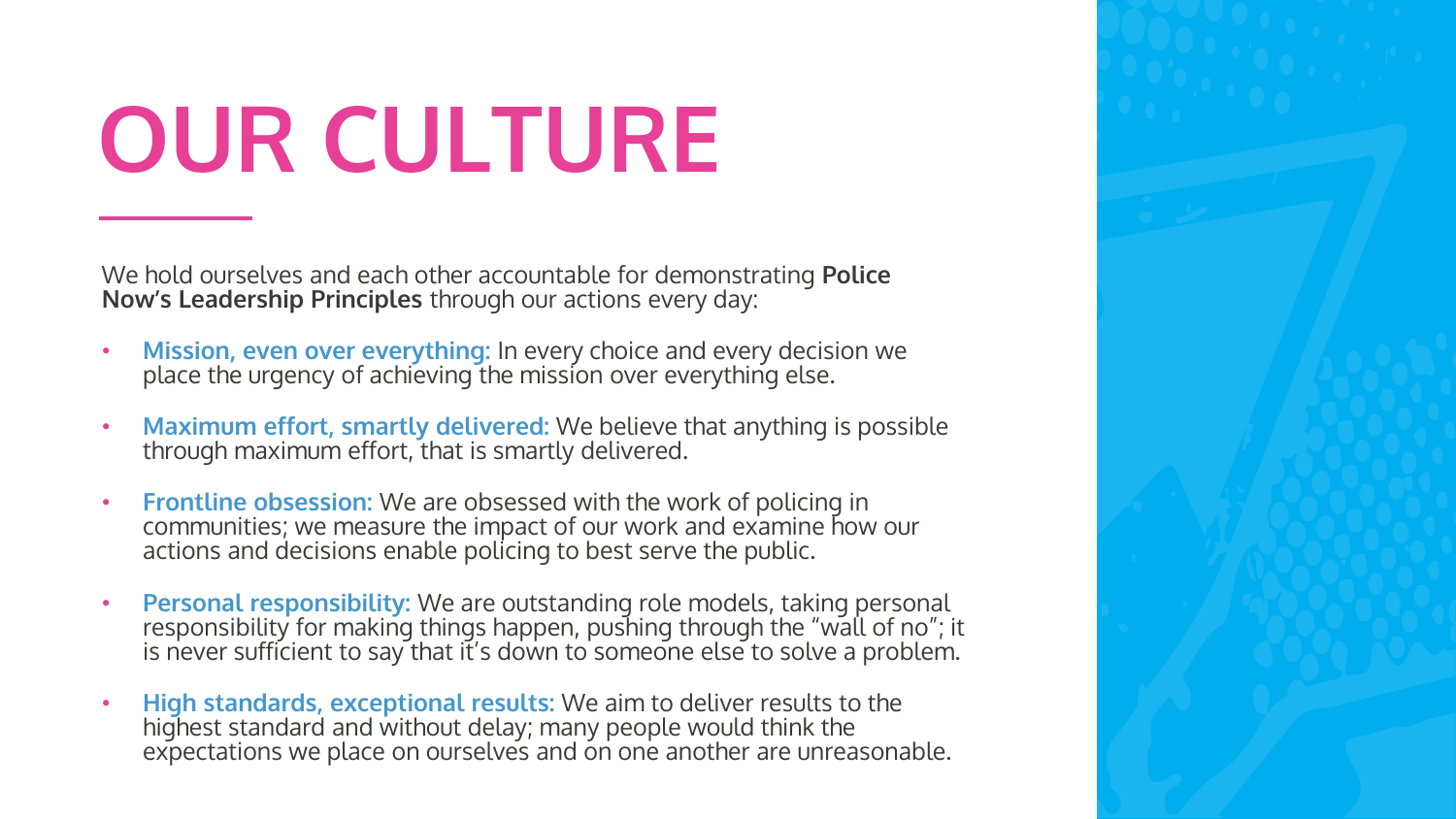## **OUR CULTURE**

- **Honest, direct communication:** To help cultivate a high-performance culture we communicate in a way that is truthful and direct; we give and seek feedback in a radically candid way even if that means being uncomfortable in the moment.
- **Challenge and commit:** We constructively challenge one another even when that might be difficult; once a decision is made we commit to that decision wholeheartedly.
- **Value the public's money as a precious investment:** We take seriously that the public and our partners have invested their limited resources in us; there are no rewards for building internal empires.
- **Prioritise and grip:** Leaders make active choices to prioritise what makes the biggest difference and have a grip on the details of what is happening; we constantly look for opportunities to improve our performance and align activities with the mission.

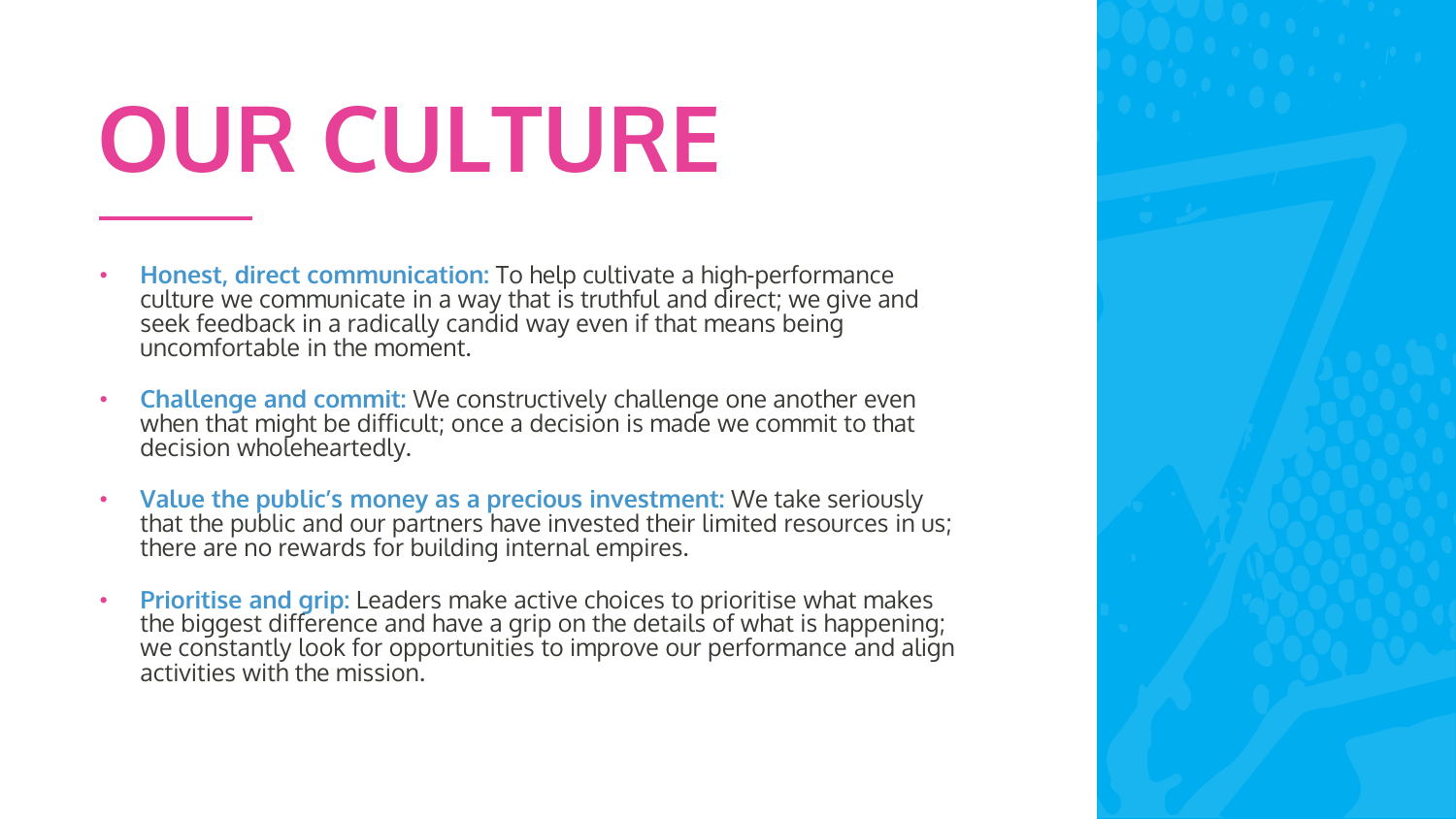## **DIVERSITY AND INCLUSION**

Police Now touches the lives of the public through our work. In every element of our programmes, our work with forces and partners, and our HQ activities, we want to ensure that demography does not equal destiny. It is important that our workforce reflects the communities that we serve and are empowered to contribute their best. We are an equal opportunities employer committed to diversity and inclusion in policing and our Head Office.

### **What have we done?**

- We appointed an Executive Sponsor for Diversity and Inclusion, Joni Ferns (our Chief Operating Officer). We also established a Diversity and Inclusion Board Committee in March 2020, chaired by Sunita Gamblin QPM.
- We utilise an accessibility toolkit within our application system that allow candidates to amend their page view to suit their needs, such as downloading audio files, change language settings, and amend font size and colours.
- We 'blind screen' to help remove potential implicit bias or adverse impact at the screening stages
- We assess genuine commitment and understanding to diversity and inclusivity throughout our recruitment stages.
- Diversity and inclusion is embedded in our performance & promotion frameworks as a key performance area.
- From 2021 onwards we will complete a twice-yearly gender and ethnic pay gap report.
- We measure both the representation and success of underrepresented groups on our programmes and headquarters, and interrogate the data so we can improve.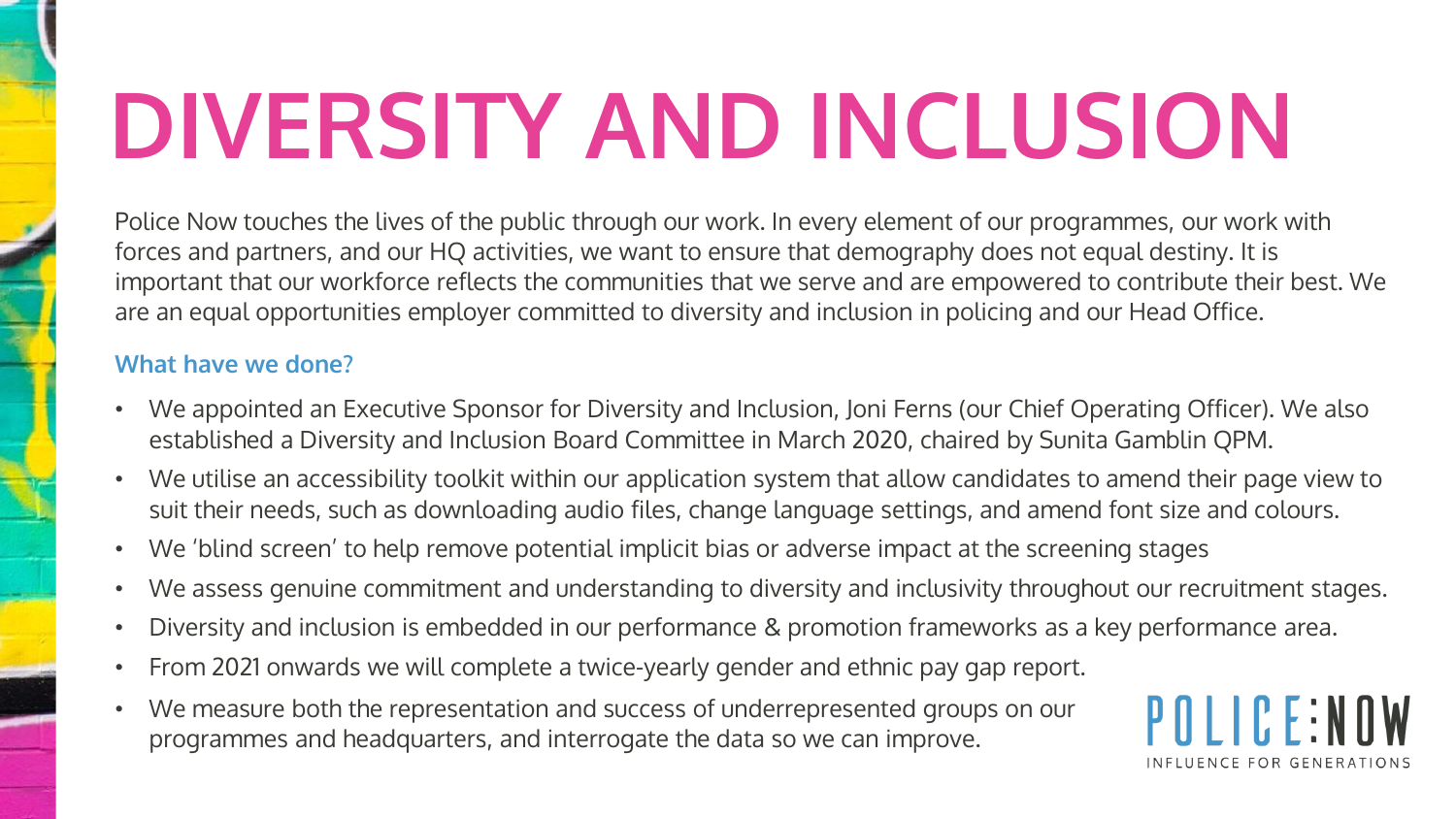### **THE ROLE: THE PURPOSE**

**Title:** Policing Curriculum Lead

**Start date:** As soon as possible; negotiable

**Salary range:** £43,000 - £53,000 (dependent on experience)

**Contract type:** Permanent; full-time

#### **The purpose of your role**

Reports to: Progression Manager / H. of Ambassadors & Alumni Location: London / National (office working or events expected a minimum of 2 days per week)

> **Closing date:** 31<sup>st</sup> December (early applicants may have telephone interviews in December)

We have developed a brand new one-year Frontline Leadership Programme (FLP) to support talented and diverse officers within police forces to progress through the policing ranks to Sergeant and Inspector roles. The FLP is open to both Police Now Alumni and existing policing officers with a particular focus on those from underrepresented groups (https://www.policenow.org.uk/frontline[leadership-programme/\). This work is crucial to achieving our mission and supporting forces to build their leadership talent pipeline](http://#)s.

We are seeking a policing and/or curriculum expert with strong learning and training expertise who will help us to demonstrate quality and difference to the policing sector. The Policing Curriculum Lead is responsible for designing the end-to-end curriculum for the FLP, including creating detailed content for face-to-face delivery, online modules, and digital delivery. The content is focused on leadership development, operational excellence in policing and problem-solving, and navigating the promotion process within forces.

The Policing Curriculum Lead does not have direct line management responsibilities, but works within and closely with a medium-sized high-performing team of professionals with programme management, coaching and policing expertise. You will also work closely with the wider Ambassadors and Alumni team, Chief Executive, Chief Operating Officer, Policing & Home Affairs Director, and wider management to deliver the above priorities.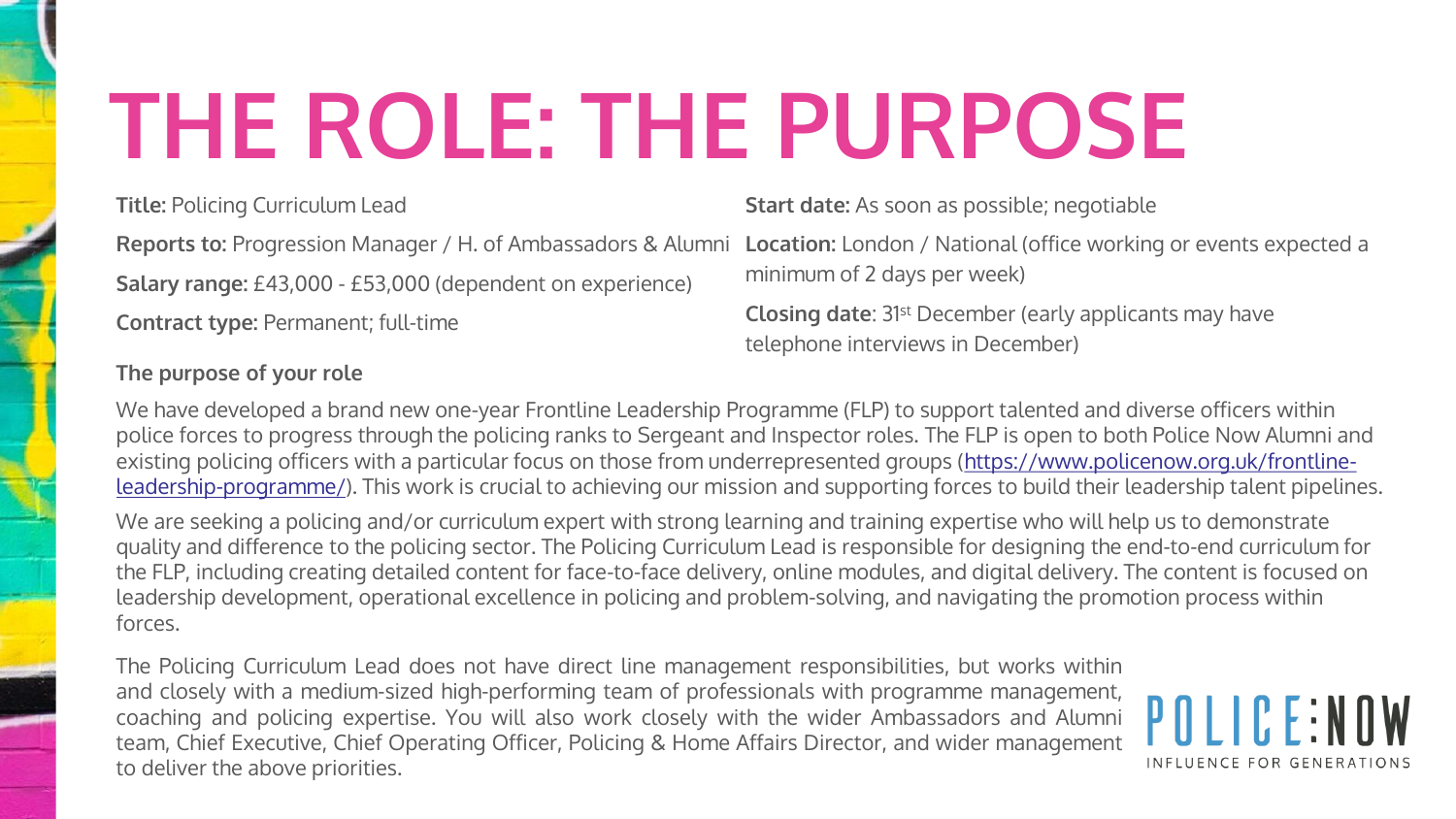# **THE ROLE: REQUIREMENTS**

#### **What you'll do – the key responsibilities**

- **Frontline Leadership Programme end-to-end curriculum and learning:** lead, own and develop the overall curriculum design and curriculum content for the 1-year programme; the curriculum content is currently in it's early stages of content development. Responsible for the learning content for face-to-face taught days, online and independent learning, and drawing upon understanding of the National Police Promotion Framework (NPPF) and Police Now specific leadership goals.
- **Blended learning:** responsible for producing high-quality online content as well as face-to-face content, including supporting the design of structures and facilitation.
- **Quality assurance:** create and implement a rigorous quality assurance process at both design and delivery points throughout the programme to ensure high-quality learning and an exceptional experience for our Programme participants; create and maintain effective governance for the curriculum design process, taking necessary guidance form the NGLP and NDP Curriculum teams to ensure this pilot programme is in line with the organisations learning outcomes.
- **Continuous curriculum development and evaluation:** Work closely with teams across Police Now to deliver best practice and use new innovative techniques to support the progression and leadership development of our officers; evaluate participant feedback and outcomes, and ensure data and evidence-based decision-making is a core part of our curriculum development.
- **Operational delivery:** be a visible leader for the FLP and progression work, including attending teaching days as a facilitator of trainer alongside team members. This may include leading specific sessions or hosting training days.
- **Stakeholder management:** on occasion, liaise with senior stakeholders in forces and sector partners such as senior officers and the College of Policing, with the support of our expert Policing & Home Affairs team.
- **Internal training:** deliver informal training for support roles on the FLP, i.e., our coaches and development officers who coach participants, and programme management staff, to increase understanding and knowledge of the curriculum.

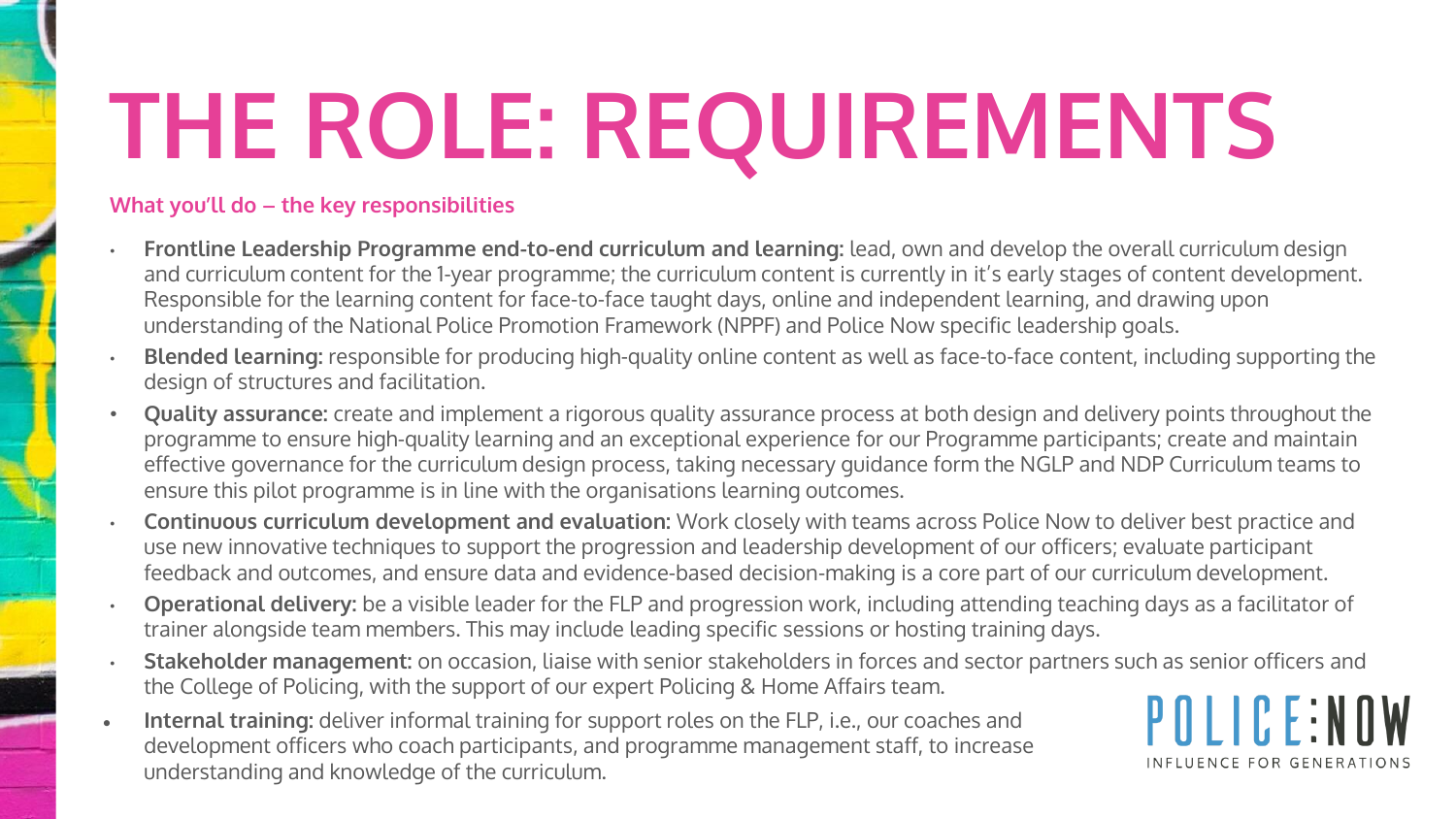# **THE ROLE: REQUIREMENTS**

#### **What you'll need – the person specification:**

- A strong understanding of the UK policing sector and a proven interest in crime and links to deprivation; direct exposure to the policing sector and knowledge of the NPPF / policing promotion processes is desirable
- Demonstrable curriculum expertise with strong adult learning experience and curriculum design principles or an operational policing background with a thorough understanding of learning and development
- Experience of designing and delivering learning or training programmes at scale at a regional or national level across a range of participants and learners; experience of learning & development and leadership programmes is an advantage
- Experience of designing both online and in-person learning experiences (ideally for busy professionals)
- Good project management skills and experience working on a number of different pieces of work simultaneously, including managing risks and timescales
- Strong operational / classroom delivery experience, with an ability to facilitate, teach, lead and present in person and digitally; strong interpersonal skills required
- Demonstrated senior management experience; customer relationship experience is desirable but not essential
- A genuine commitment to diversity and inclusion in the workplace and in policing
- High proficiency in MS Word and PowerPoint
- An ability to advise on a strategic departmental level as well as day-to-day operations; experience of working successfully in a changing organisation where flexibility, agility and adaptability are essential
- A strong academic background and policing teaching experience is an advantage

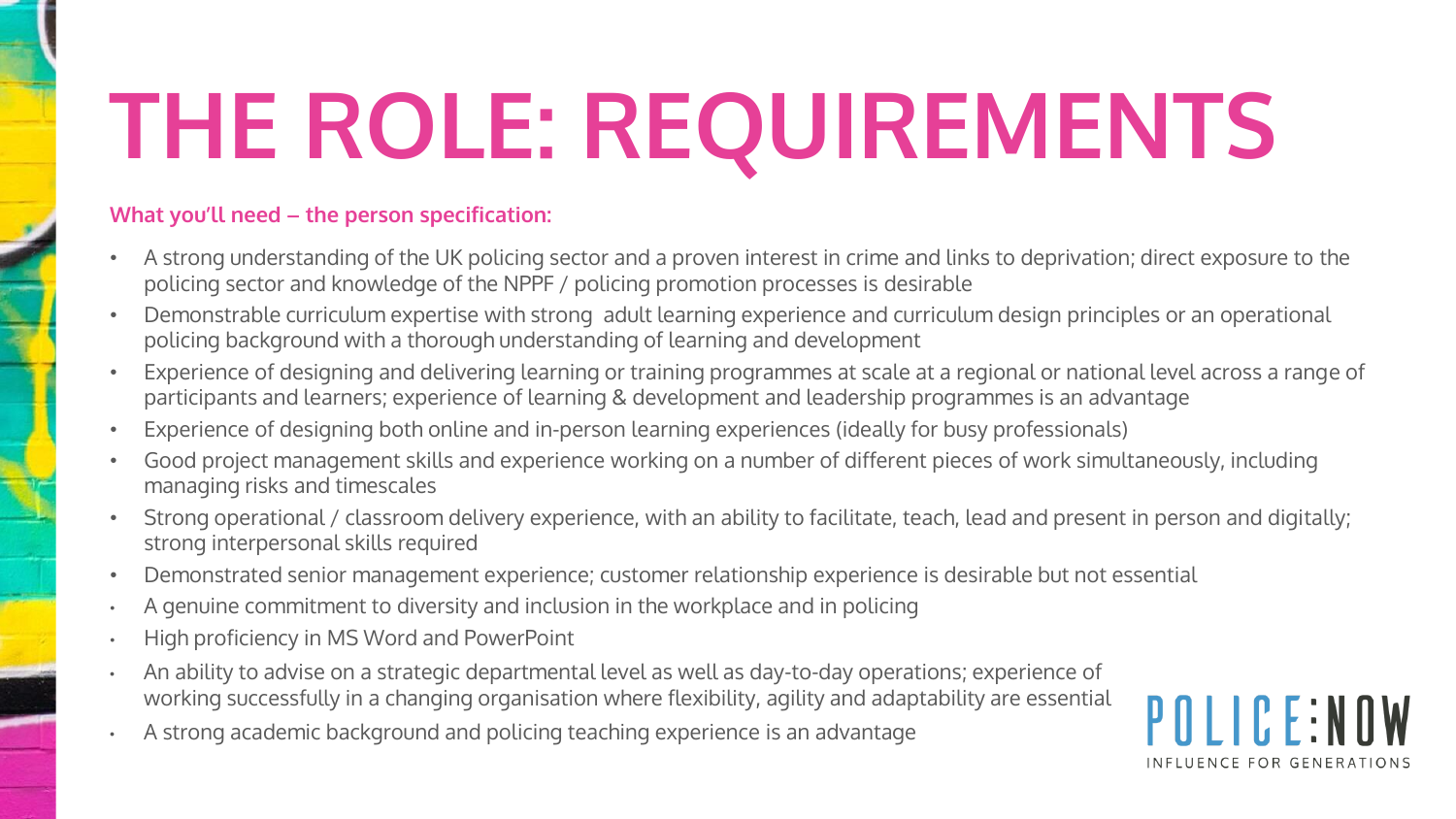### **THE ROLE: TEAM STRUCTURE**

This position will fall within our Ambassadors & Alumni department, which sits within the Chief Operating Officer directorate. The current organisational structure is set out below for your information.

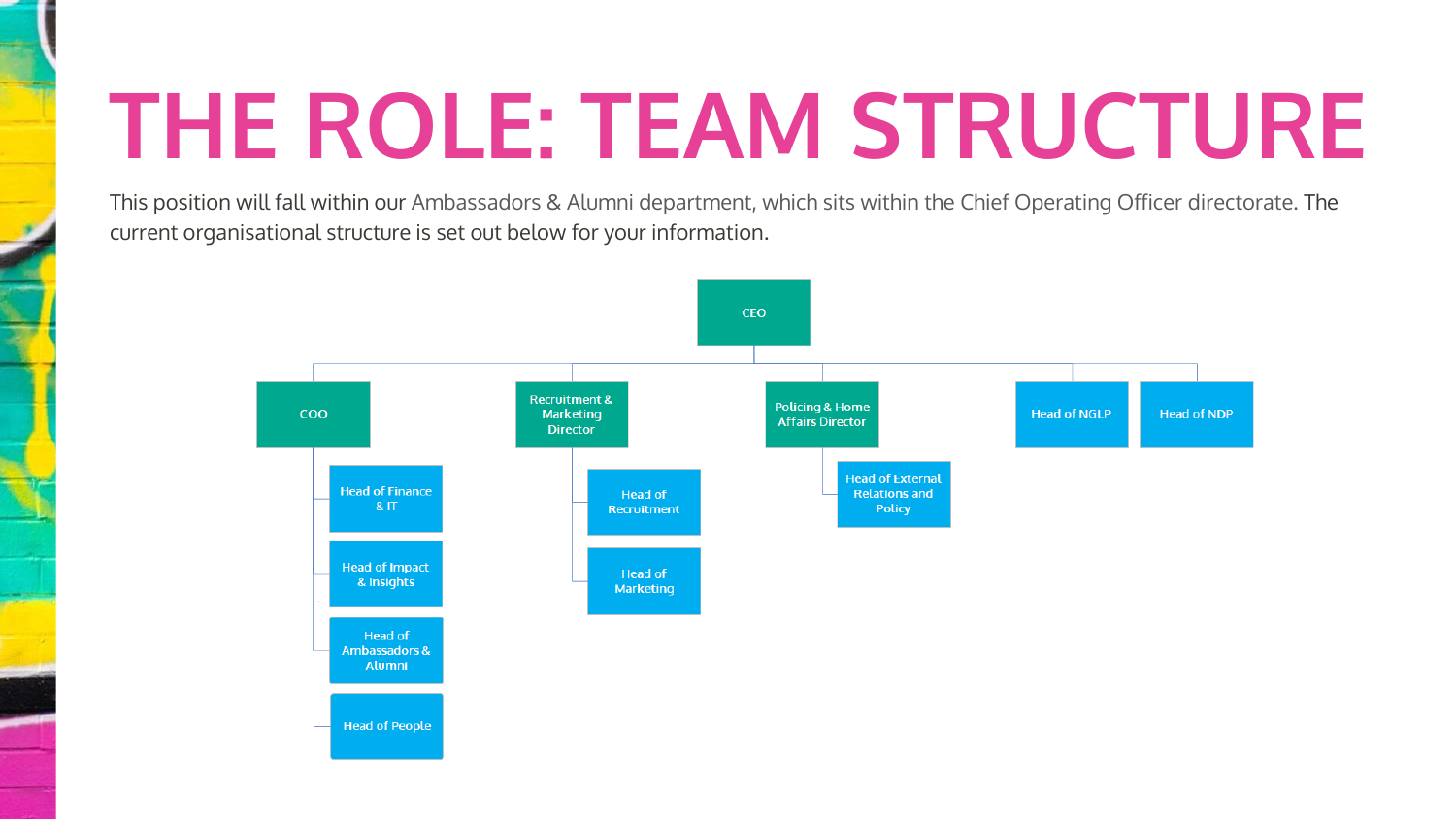## **HOW TO APPLY**

**How to apply -** please [click here](http://#) and submit your application

### **What you can expect from our hiring process**

The process may vary slightly to test for specific requirements, however you should expect the following:

- Submission of your CV and an application form
- A short telephone interview
- One or more face-to-face interviews

Please note that during the pandemic, some interviews may be conducted on Microsoft Teams.

### **Application deadline – interview dates:**

31st December (some telephone interviews may take place in December for early applicants)

### **Need further help?**

If you have any questions contact us by emailing [careers@policenow.org.uk](http://#).

**We view workforce diversity as a business imperative and strongly encourage applicants from all backgrounds and walks of life, particularly those who identify as an ethnic minority in the UK.**